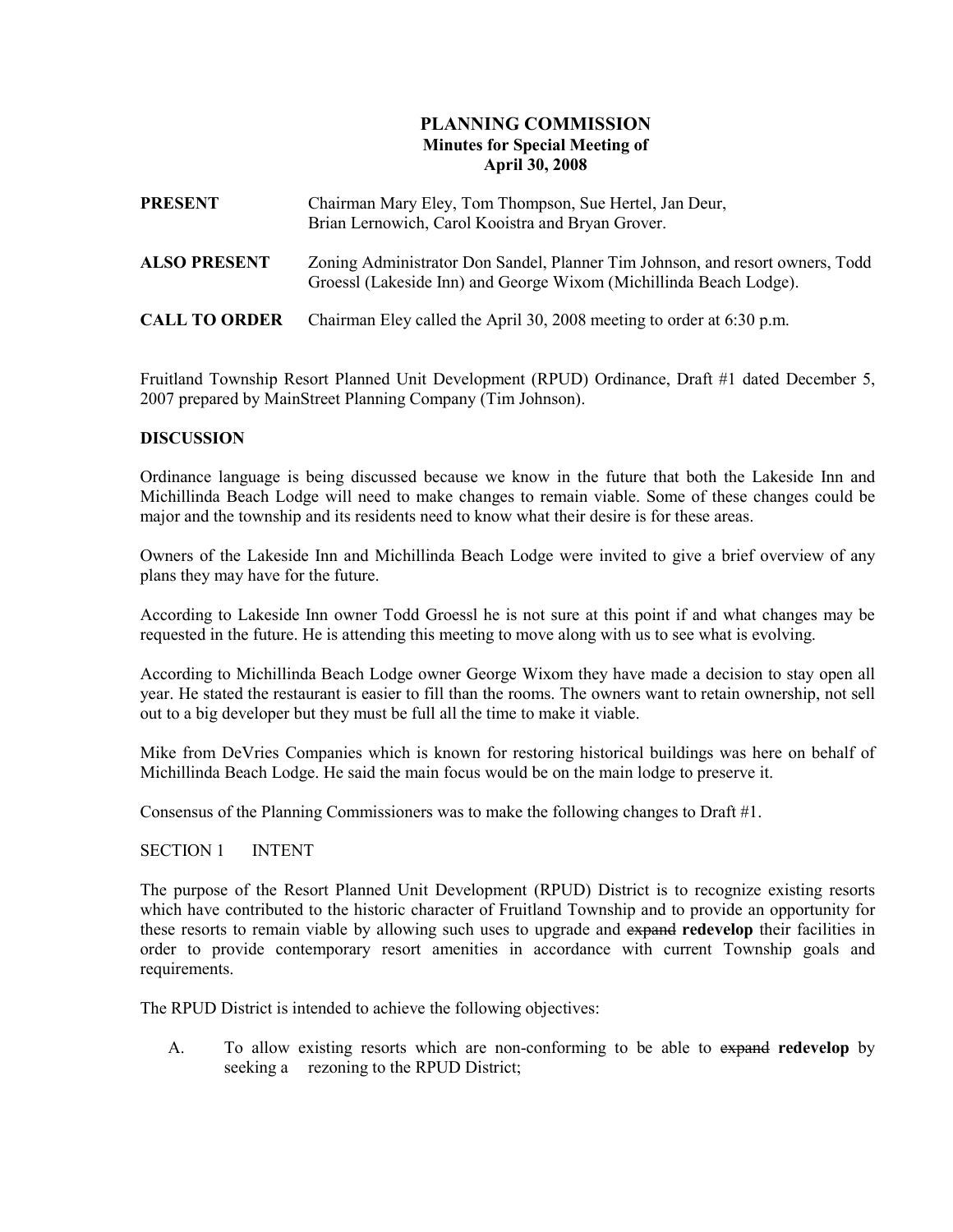# SECTION 2 APPLICABILITY

PLANNING COMMISSION DISCUSSION ITEM: Should the RPUD Ordinance apply to any other resorts (if there are any) or to new resorts which may be proposed in the future?

Consensus of the Planning Commission is No they should not.

## SECTION 3 PERMITTED USES

- A. Single family detached dwelling units for rental or purchase on individual lots including cabins, cottages, & ranch houses.
- C. Multi-family buildings such as townhouses or apartment buildings with no more than  $8-12$ ,  $16.22$ ? dwelling units per building.
- F. Outdoor rRecreational facilities and activities typically provided by a resort including but not limited to: tennis courts, ball fields, bike and walking paths, playground, community buildings, swimming pool, campfire area, beach and water activities, boating and docks, shuffle board, mini golf, arcades and similar recreational facilities excluding camping.
- G. Day care facilities. Such use shall be designed to be used primarily by guests of the resort but this shall not prohibit the general public from utilizing this service.
- H. Wedding receptions, graduation parties, car shows, parades and other similar outdoor gatherings and uses which are typically associated with a resort provided such uses meet the objectives of the RPUD District.
- L. What other uses should be included??? Multi-purpose buildings.

## SECTION 3 DEVELOPMENT REQUIREMENTS

A. General Requirements.

## Consensus of the Planning Commissioners is this needs to be rewritten by prioritizing impacts, setbacks to neighbors, water/sewer environment, buffers, safety specifically for fire and visibility from offsite.

- B. Shoreline Requirements Development within an RPUD shall comply with the requirements of the Lake Michigan Shoreline Overlay District and Shoreline Overlay Inland Lakes District as applicable to the location of the requested RPUD. However, the Township Board following a recommendation from the Planning Commission may modify all but the shoreline setback requirements of the Overlay Districts provided the applicant can demonstrate that such modification from the other Overlay District requirements will meet the intent of Section 6.01a of the Lake Michigan Shoreline Overlay District and the intent of the Shoreline Overlay Inland Lakes District in Section 8.01a herein.
- C. Density/Number of Dwellings

Maximum density now is five (5), can have more density than has now with less impact.